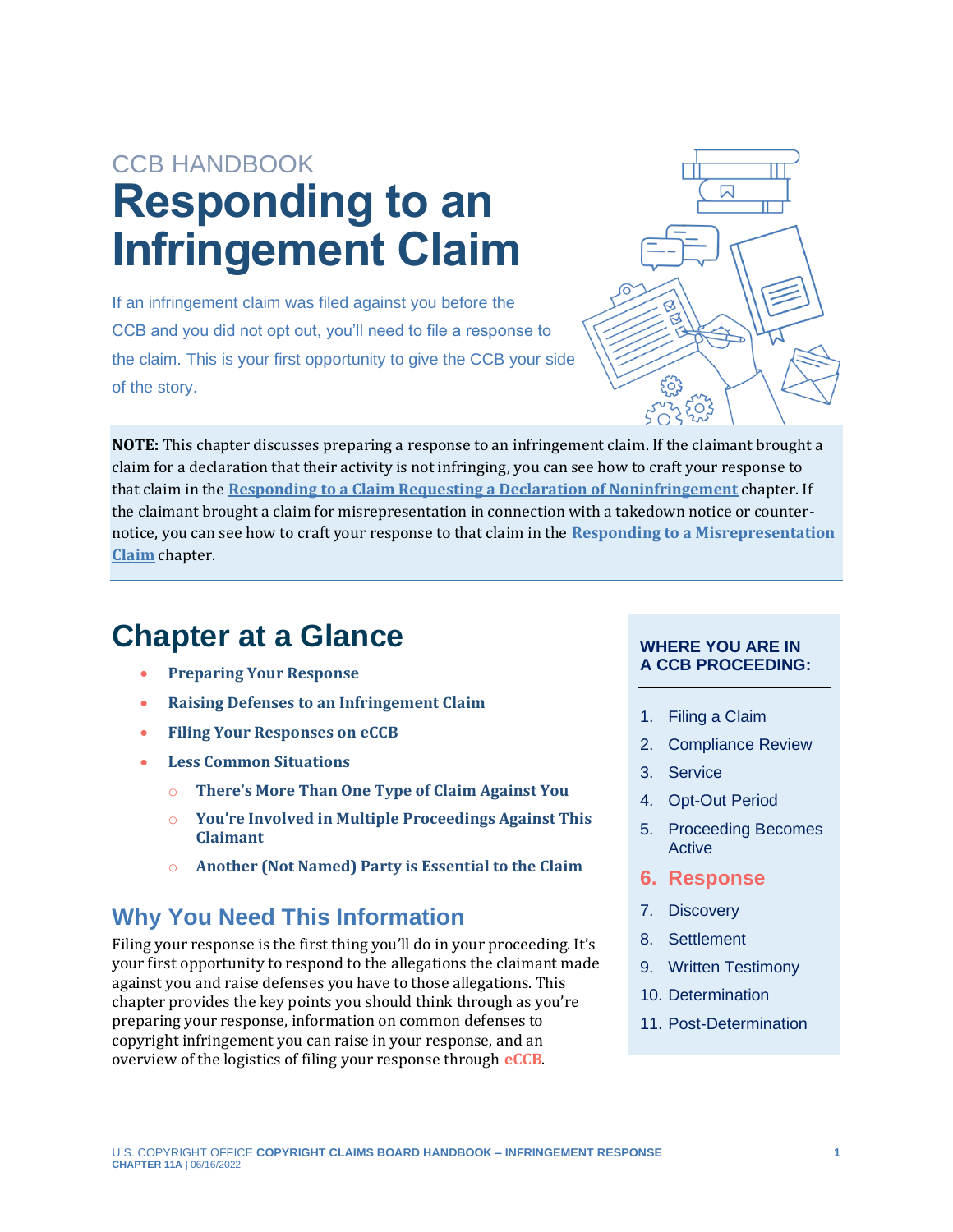## **How did you get here?**

<span id="page-1-1"></span>A claimant brought an infringement claim against you before the CCB. After they formally delivered that claim to you, you were given sixty days to decide whether you wanted to participate in the CCB proceeding or opt out of the proceeding. Since you didn't opt out, the proceeding moved into its **[active](#page-15-0)  [phase](#page-15-0)**. The CCB issued an order requiring you to register for eCCB and link your eCCB account to the case. You must do that before you can file a response. The CCB also issued a schedule that provides key dates and deadlines for the proceeding. The first deadline in that schedule is for you to file your response to the claim against you.

#### **When do you file your response?**

<span id="page-1-4"></span>You'll need to file your response through eCCB by the deadline in the schedule, which will usually be thirty days from the date the schedule was issued. The exception to this is if the claimant asked you to waive formal **[service](#page-15-0)** and you accepted, then the scheduling order will give you sixty days to respond instead of thirty. You cannot file your response before the scheduling order is issued. But once the schedule has been issued, you may file your response before the deadline. It's a good idea to start thinking through and working on your response well before the deadline. Your response is important, and you shouldn't leave it until the last minute.

## **How do you prepare and file your response?**

Before you file your response, you should review the claim carefully and think through what the claimant is accusing you of, the facts and arguments they're making, the evidence they included (if any), and whether you would describe the events differently from the claimant's version of events. Beyond considering whether you disagree with the claimant's version of the facts, you should think about whether you have any defenses to the claim against you. Once you've thought this through and gathered the information you need, you can submit your response through the eCCB.

## **What happens next?**

<span id="page-1-5"></span><span id="page-1-3"></span><span id="page-1-2"></span>Once you submit your response, the CCB will hold a virtual **[conference](#page-15-0)**. This virtual conference will be attended by the other participants in your proceeding and a Copyright Claims Officer. During the conference, the Copyright Claims Officer will explain what to expect in the proceeding, instruct you to give a brief description of your story, and ask whether you and the other participants are interested in a separate **[settlement](#page-15-0)** conference to discuss the possibility of voluntarily resolving your dispute. If there is no interest in a settlement conference, you and the other participants will begin the **[discovery](#page-15-0)** phase, which will involve exchanging key information and documents to learn more about the claims and defenses in the proceeding.

# <span id="page-1-0"></span>**Preparing Your Response**

This section walks through points you should keep in mind when you're preparing to file a response to an infringement claim. First, this section will provide an overview of what an infringement claim is and what it means. Next, this section will cover some key questions you should ask yourself when you're reviewing the claim and thinking about your response. Finally, the section provides some information on specific defenses.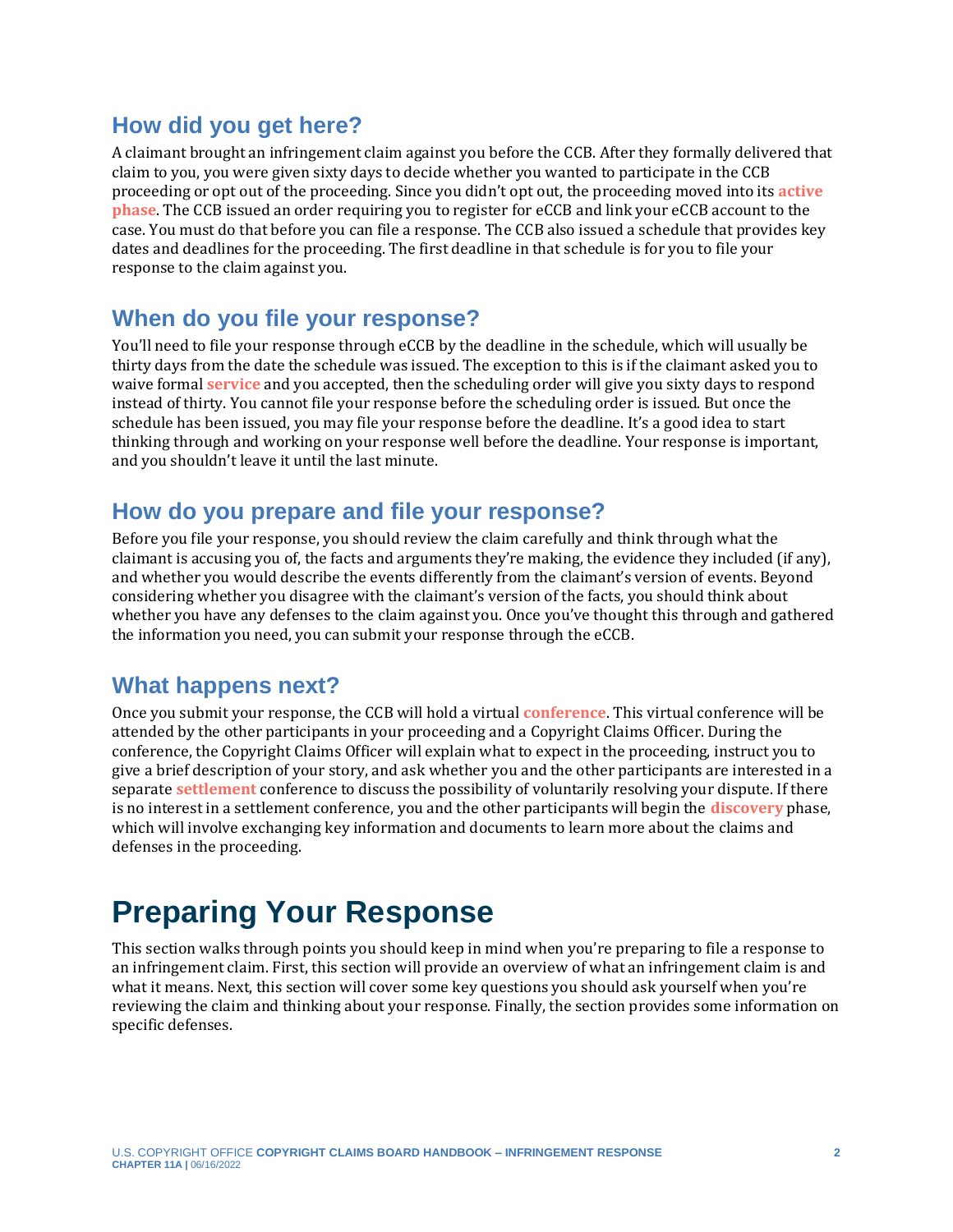## **What's an Infringement Claim?**

When someone owns a copyright in a work or has been given an **[exclusive license](#page-15-0)** to rights in a work, they have certain rights that only they can use.

These **exclusive rights** include

- <span id="page-2-0"></span>• The right to **make copies** of the work;
- the right to prepare other works based on the work, called **derivative works**;
- the right to **distribute copies** of the work; and
- the right to **publicly perform or publicly display** the work.

If you do any of these activities without the permission of the copyright owner, you may be infringing the owner's copyright (unless you have a legitimate defense). You can find more information about exclusive rights in this **[video](https://www.youtube.com/watch?v=Im80FZKTKIk)**.

To bring a copyright infringement claim before the CCB, the claimant either must have a **copyright registration** or a **pending application** to register the copyright in the work.

The claimant must demonstrate the following

- They own a **valid copyright** in the work.
- You **used one of the exclusive rights** in the work without permission. This is usually proven through two factors:
	- o You had **access** to the claimant's work, meaning you had a reasonable opportunity to view or hear the claimant's work.
	- o The work of yours that is supposedly infringing is **substantially similar** to the original elements of expression in the claimant's work.

Copyright doesn't necessarily protect every aspect of a work. You can find more information about what copyright does and doesn't protect in **[Circular 33](https://www.copyright.gov/circs/circ33.pdf)**, Works Not Protected by Copyright, and **[Circular 1](https://www.copyright.gov/circs/circ01.pdf)**, Copyright Basics.

## **Questions to Ask Yourself**

After you review the claim carefully and think through the points it makes, you should keep some key questions in mind.

#### **1. DO YOU DISAGREE WITH ANY OF THE FACTS OR CIRCUMSTANCES?**

If the claim presents certain details as fact that you think are wrong or includes arguments that you disagree with, your response should identify those details and arguments and explain why you think they're wrong or why you disagree. You may want to go through the claim and make a list of everything you think is wrong before you begin to file your response.

#### **2. DOES THE CLAIM LEAVE OUT ANY IMPORTANT FACTS?**

If you think the claim leaves out important facts, you should include those facts in your response and, if appropriate, describe why those missing facts may change or alter the overall picture of the events described in the claim.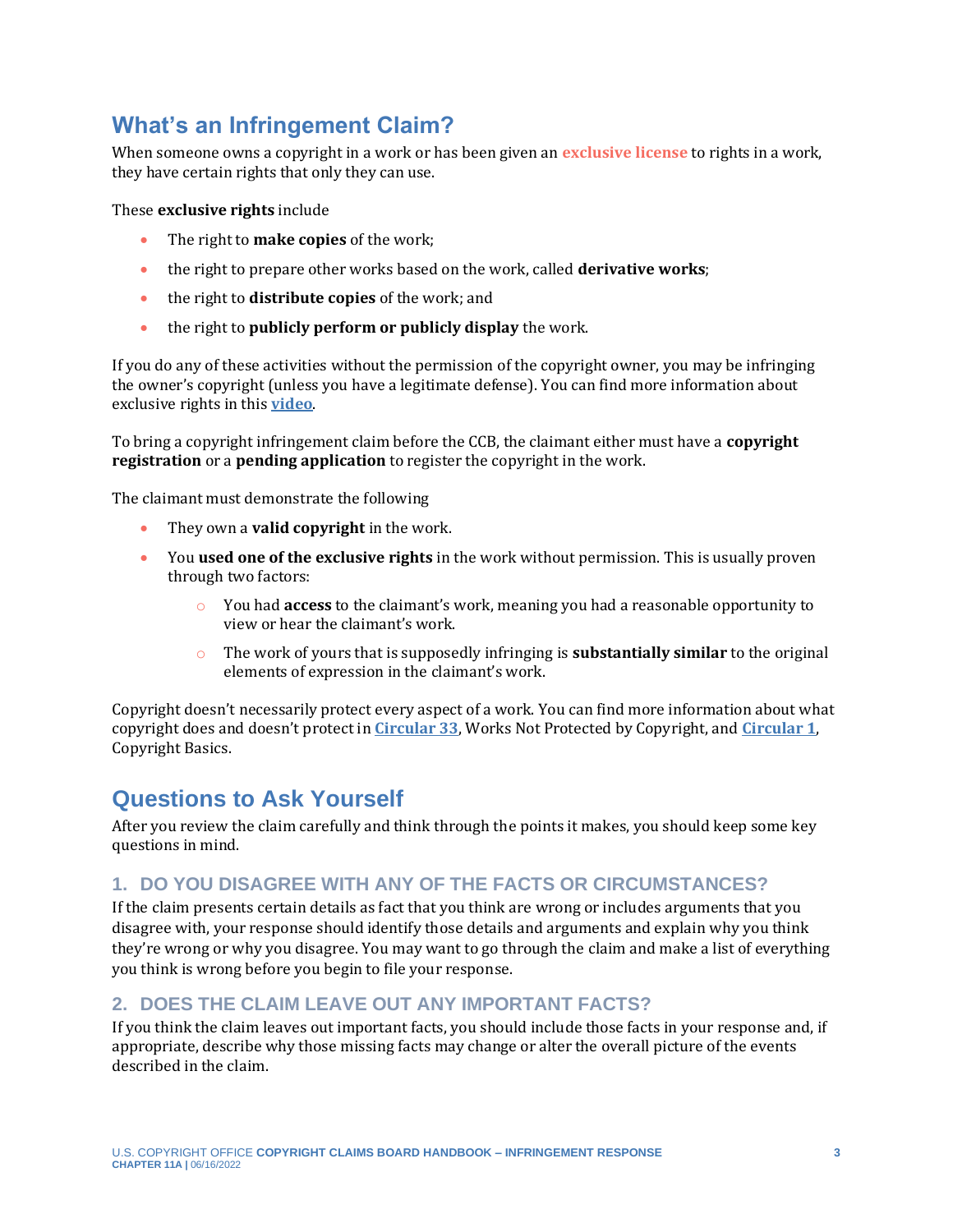#### **3. CAN THE CLAIMANT PROVE EACH ELEMENT OF COPYRIGHT INFRINGEMENT?**

As discussed above, to prove copyright infringement, the claimant has to show that you used one or more of their exclusive rights. This usually means they're required to show that you had *access* to the work they say you infringed and that what you did was *substantially similar* to the original elements in the work they say you infringed.

If you never had access to their work, then you should make that clear in your response. You can even describe why it is unlikely that you had or even could have had access to the work (for instance, if you have no relationship with the claimant and their work is not publicly available). Similarly, you should mention any ways in which your work is not substantially similar to the original elements in the work they say you infringed—for example, if your work is very different from the claimant's work or the two works only have unoriginal or unprotected aspects in common (such as the use of a fact or of a basic and common idea).

#### **4. DOES THE CLAIM INCLUDE EVIDENCE?**

If the claimant included any evidence as attachments to the claim, you should review that evidence carefully. As a first step, make sure the evidence is what the claimant says it is. For example, if it's an agreement that the claimant says is in effect between you and the claimant, make sure it's the final, signed version of the agreement.

Next, take a look at how the claimant relies on the evidence in their claim and make sure they aren't misrepresenting it in any way. If you notice any issues with the claimant's evidence or how they're using it to support their claim, you should include that information in your response.

**NOTE**: Attaching evidence is optional. If the claimant didn't attach any documents to the claim, it doesn't necessarily mean they don't have evidence to support it. If the claimant didn't attach documents, you'll have an opportunity to learn what kind of evidence the claimant has during the discovery phase of your proceeding, during which each participant will exchange information and documents related to the claims and defenses.

#### **5. DO YOU HAVE ANY EVIDENCE YOU WILL WANT TO INCLUDE WITH YOUR RESPONSE?**

You can attach documents or other evidence to your response when you file. If there's a key document or set of documents you think are helpful to your response, you should consider including them. You're not required to attach any documents or other evidence at this point in the proceeding. You will, however, have to give that evidence to the claimant during the discovery phase of your proceeding.

The following are examples of documents that you may wish to consider including with your response

- A copy of any of the works that are mentioned in the claim or response, if not already attached to the claim.
- A copyright registration certificate for your work(s) that are part of the claim.
- Communications or agreements that show you had permission to use the work.
- Documents that show you created your work independently or before the claimant's work was created.
- Documents that show your activity took place before the claimant's copyright was registered (this could affect the amount of money a claimant is awarded if they are victorious in the case).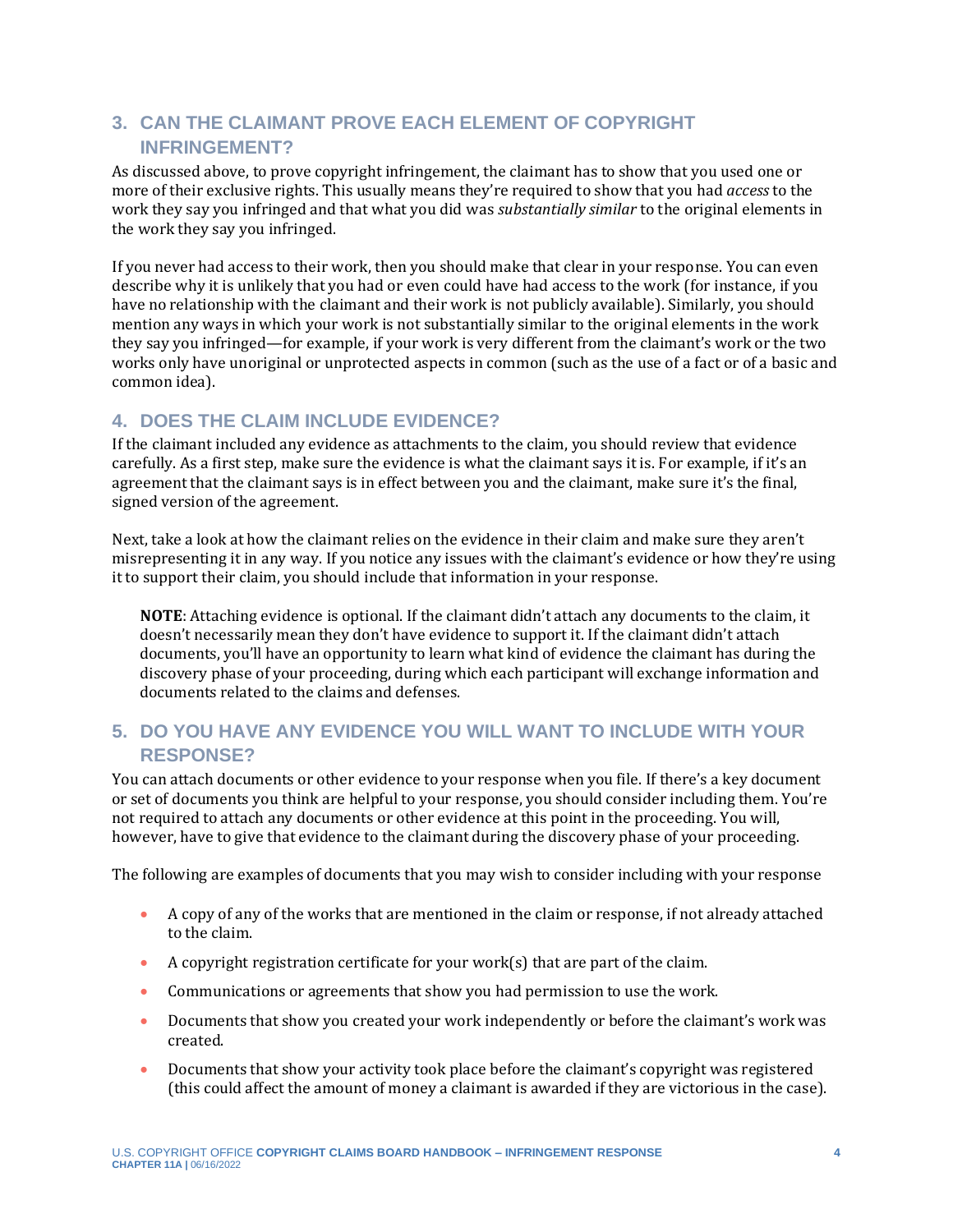- Documents that show the claimant doesn't actually have rights in the work.
- Any other key material that supports your response.

### **6. DO YOU HAVE ANY DEFENSES BEYOND YOUR DISAGREEMENT WITH THE FACTS OR THE CLAIMANT'S ALLEGATIONS OF "ACCESS" OR "SUBSTANTIAL SIMILARITY"?**

In your response, you'll have the opportunity to raise various defenses to the activity the claimant is accusing you of. A defense goes beyond simply disagreeing with the claimant's version of the facts or why the facts are not a copyright claim. Instead, a defense is a separate reason why the claimant shouldn't win their claim. You'll find information on common infringement defenses later on in this chapter. eCCB will have a list of common copyright defenses when you file your response, and you can check as many of them as you think may apply, although you will have to give specific details on why you think each one applies.

#### **7. DO YOU HAVE ANY CLAIMS YOU WANT TO MAKE AGAINST THE CLAIMANT?**

In some circumstances, you can make claims against the claimant, called **[counterclaims](#page-15-0)**. Only certain types of copyright counterclaims directly related to the facts and circumstances the claimant alleged in the claim may be raised with the CCB. If you want to make a counterclaim against the claimant, *you must do so with your response*. When you file your response, eCCB will ask you whether you want to include any counterclaims.

<span id="page-4-1"></span>**NOTE**: eCCB will walk you through this process as part of the online response form. You can find more information about counterclaims in the **[Counterclaims](https://ccb.gov/handbook/Counterclaims.pdf)** chapter. If you believe you may have a counterclaim, please read the section of this Handbook on counterclaims carefully, as the counterclaims available at the CCB are limited.

#### **8. DO YOU WANT LEGAL REPRESENTATION?**

<span id="page-4-2"></span>You're able to represent yourself in your CCB proceeding whether you are an individual or a business. You're not required to hire a lawyer, but you're allowed to hire one if you want. Some lawyers or law students may be willing to represent you for free or for a reduced fee. The CCB provides a **[directory](https://ccb.gov/pro-bono-assistance/)** for **[pro bono](#page-15-0)** law student legal representation on its website. If you want to learn more about your options for representing yourself or getting a lawyer, you can find more information in the **[Representation](https://ccb.gov/handbook/Representation.pdf)** chapter.

## <span id="page-4-0"></span>**Raising Defenses to an Infringement Claim**

In addition to disputing various facts and allegations that the claimant made in their claim or adding facts that the claimant may not have included, you'll have the opportunity to raise defenses to the claim. A defense doesn't necessarily dispute the claimant's facts; instead, a defense provides a legitimate reason why you were allowed to take the actions that you took under the law and prevents the claimant from succeeding in proving their claim.

This table provides a list of the most common defenses to copyright infringement, which also appear in the response form on eCCB. On eCCB, you can check as many of these as you think may apply to you, although you will have to give specific details on why you think each one applies. This chart gives a quick overview of defenses. More information on each defense follows.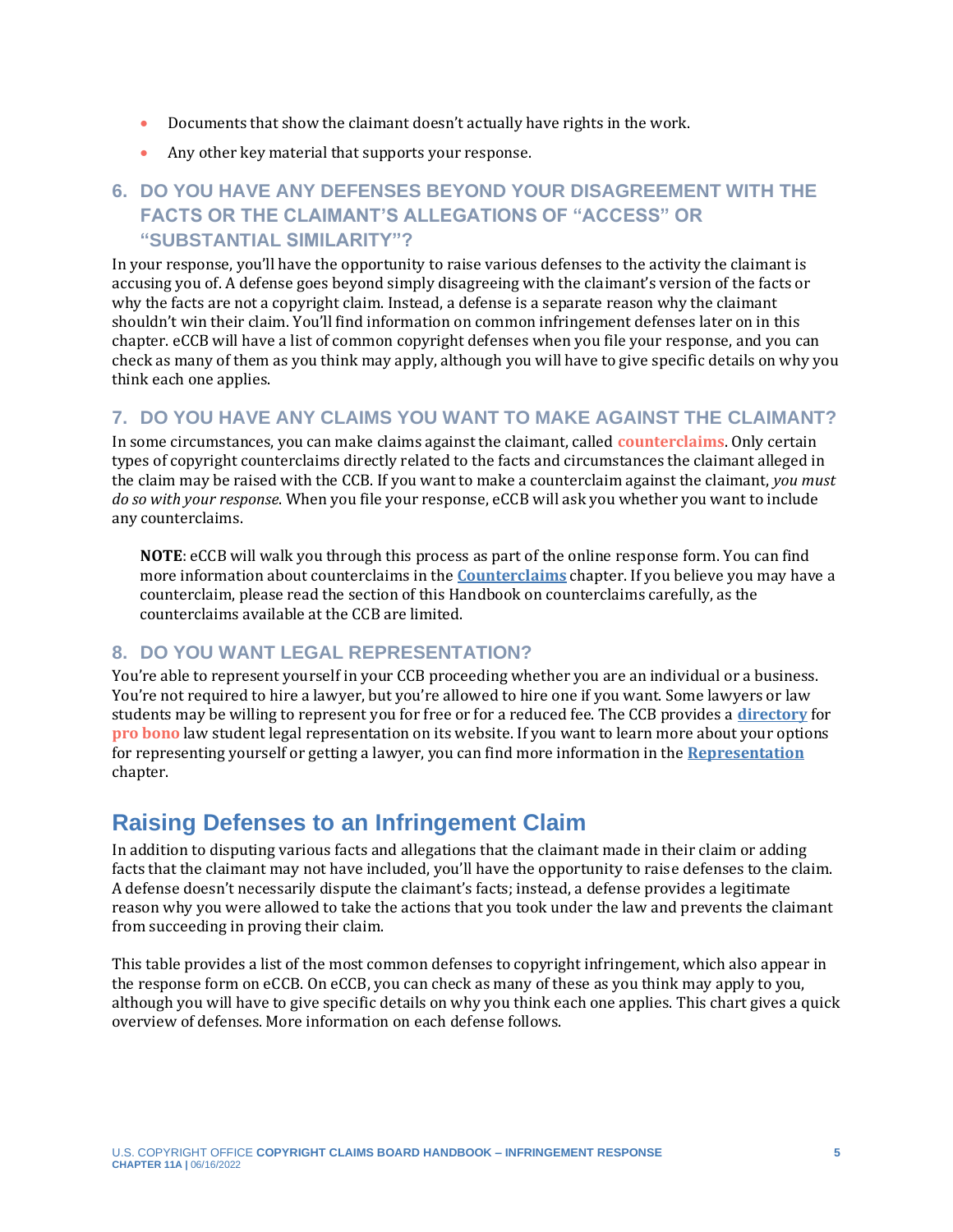| This defense on eCCB.                                                            | May apply if                                                                                                                                                                                                                                                                                                                                                                                                  |
|----------------------------------------------------------------------------------|---------------------------------------------------------------------------------------------------------------------------------------------------------------------------------------------------------------------------------------------------------------------------------------------------------------------------------------------------------------------------------------------------------------|
| <b>Works or Elements Not Protected by</b><br><b>Copyright: In General</b>        | The claimant's work, or the portion of the work<br>the claimant says you infringed, isn't protected<br>by copyright. For instance, the work so<br>completely lacks creativity that it should not<br>have copyright protection; or, all you copied<br>from the work were facts, which cannot be<br>owned by anyone (although the particular way<br>in which an author describes the fact may be<br>protected). |
| <b>Works or Elements Not Protected by</b><br><b>Copyright: The Public Domain</b> | The claimant's work, or the portion of the work<br>the claimant says you infringed, is not, or is no<br>longer, under copyright protection and is<br>therefore in the public domain. For instance, the<br>claimant is the heir to Benjamin Franklin, whose<br>works are so old they have become part of the<br>public domain.                                                                                 |
| <b>Lack of Claimant Ownership of Rights</b>                                      | The claimant isn't actually the owner or<br>exclusive licensee for the rights at issue in the<br>work they claim was infringed.                                                                                                                                                                                                                                                                               |
| <b>Joint Ownership</b>                                                           | You're a joint owner of the work the claimant<br>says you infringed.                                                                                                                                                                                                                                                                                                                                          |
| <b>Independent Creation</b>                                                      | You independently created the work the<br>claimant alleges is infringing without any use of<br>the claimant's work.                                                                                                                                                                                                                                                                                           |
| <b>License</b>                                                                   | You were given permission to use the work the<br>claimant says you infringed.                                                                                                                                                                                                                                                                                                                                 |
| <b>Statute of Limitations</b>                                                    | The claimant waited more than three years to<br>bring their claim.                                                                                                                                                                                                                                                                                                                                            |
| <b>Fair Use</b>                                                                  | You used the claimant's work without<br>permission but in a way that was a fair use, a<br>defense that permits use of the work for<br>purposes such as criticism, comment, news<br>reporting, teaching, scholarship, and research.<br>See <b>below</b> for a list of factors often weighed<br>when claiming this defense.                                                                                     |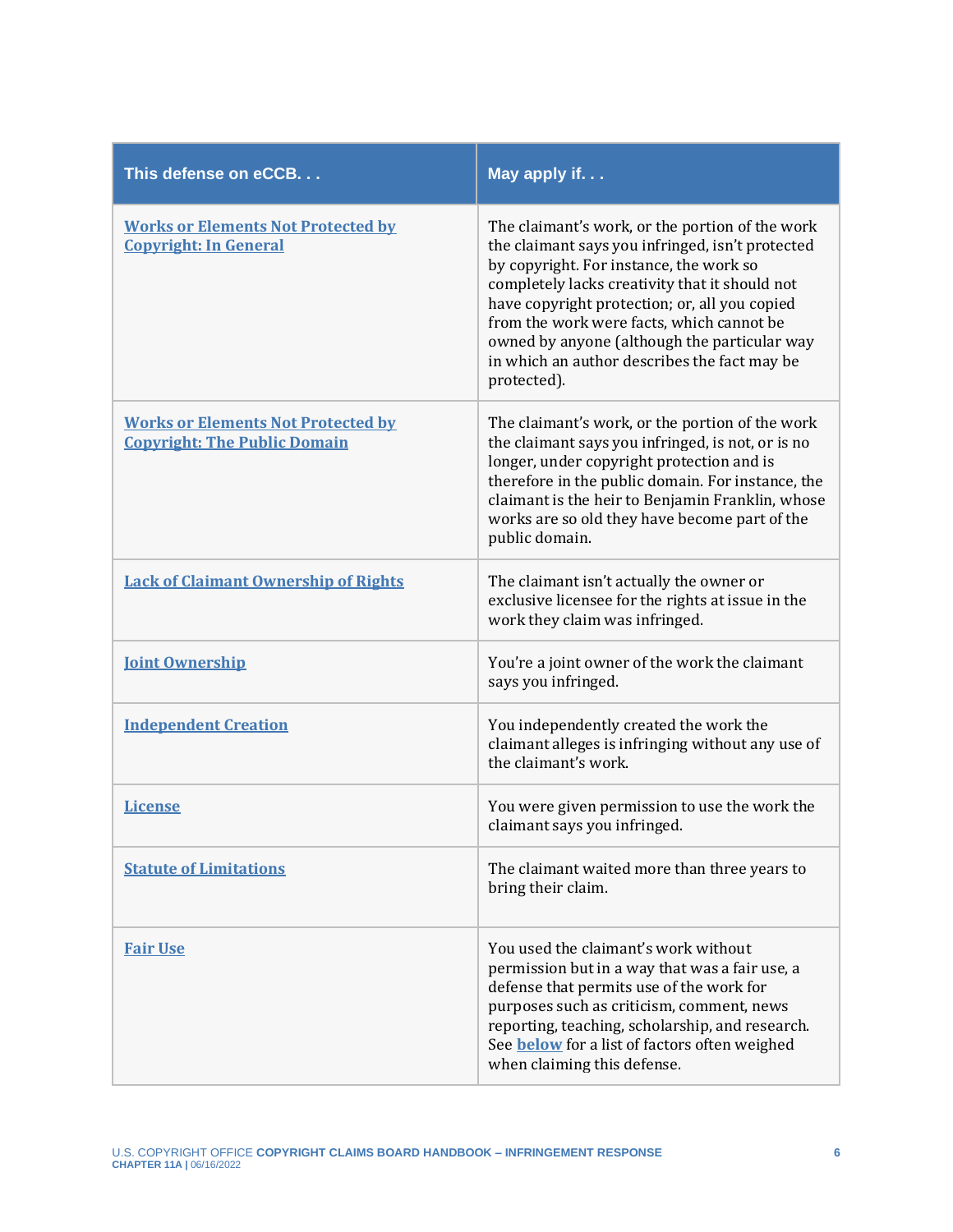| <b>Statutory Exceptions and Limitations</b> | Your use of the claimant's work is permitted by<br>another exception or limitation to infringement<br>listed in the Copyright Act and discussed <b>below</b> . |
|---------------------------------------------|----------------------------------------------------------------------------------------------------------------------------------------------------------------|
| Other Defenses                              | You believe you have another defense that isn't<br>mentioned above.                                                                                            |

When you're preparing your response, you should only raise defenses that you have a legitimate reason to believe apply to your situation, because you'll need to explain why they apply.

## **The Defenses**

The following defenses appear as options to select in the response form on eCCB.

## <span id="page-6-0"></span>**Works or Elements Not Protected by Copyright: In General**

Copyright **[protects](https://www.copyright.gov/circs/circ01.pdf)** original expression that was independently created and contains some modicum of creativity.

Copyright **does** *not* **[protect](https://www.copyright.gov/circs/circ33.pdf)**, for example

- **[Ideas, concepts, or principles](https://youtu.be/6DqSJ5uYtPg)**;
- facts or discoveries:
- procedures, systems, or methods of operation;
- names or individual words;
- titles, slogans, or short phrases; or
- familiar symbols or designs.

If the claimant is accusing you of copying their work and you believe the work simply cannot be protected by copyright, or if the claimant is accusing you of copying an aspect of their work that is *not* protected by copyright, then you can raise a defense that the work, or the relevant aspects of the work, in question aren't protected by copyright.

You can still raise this defense even if the claimant's work has been registered by the Copyright Office. If the claimant has a copyright registration, there's an assumption that the work is protected by copyright that you will have to overcome. However, registrations can be challenged on an overall work, and a registration for an overall work doesn't necessarily mean that all aspects of the work are protected by copyright. A biography, for example, is protectable, while the fact that the subject of the biography was born in Illinois in 1950 is not protectable.

#### **EXAMPLES**

This defense might apply if. . .

- Your movie and the claimant's play only have the idea of aliens invading Earth in common.
- Your documentary about the Copyright Office uses the same facts as the claimant's history of the Copyright Office, but does not copy how the claimant creatively expressed those facts.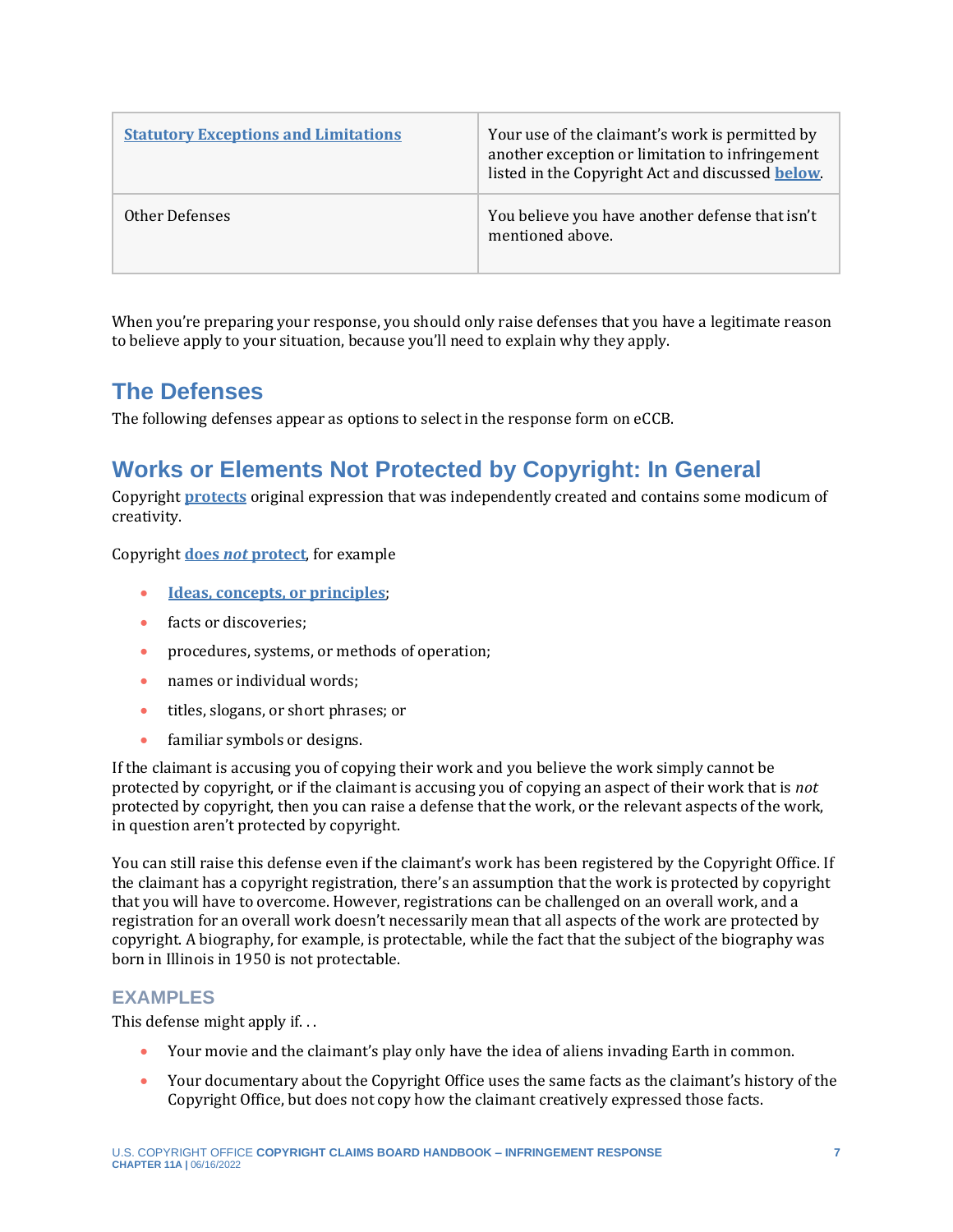- Your book about home remodeling makes use of the same system for closet organization that the claimant described on their podcast.
- Your song has the same title as the claimant's poem, but the lyrics have nothing in common with the rest of the poem.
- Your painting and the claimant's fabric design both contain a simple bull's-eye symbol.

## <span id="page-7-0"></span>**Works or Elements Not Protected by Copyright: The Public Domain**

The **[public domain](https://youtu.be/PMp_-OX15Jc)** refers to works that anyone can use freely. The public domain is made up of works whose copyright protection has expired, works that aren't eligible for copyright protection (or lost their eligibility) due to a failure to meet certain requirements, and works by the United States government.

- **Copyright protection has expired:** Copyright law limits the **[length of copyright protection](https://www.copyright.gov/circs/circ15a.pdf)** to a certain number of years. Once that period of copyright protection ends, the work is in the public domain and is free for anyone to use without having to get the original copyright owner's permission. If the claimant is accusing you of using a work or portions of a work where the period of copyright protection has ended, you can raise a defense that the work is in the public domain and is free to use.
- **United States government works:** Works created by the United States government aren't protected by copyright. This includes laws, court opinions, government studies, and this Handbook**.**
- **Failure to comply with technical requirements:** Copyright law used to have a number of requirements a copyright owner needed to meet to get or keep copyright protection, such as placing a sufficient **[notice](https://www.copyright.gov/circs/circ03.pdf)** that the work is protected by copyright on the work itself and **[renewing](https://www.copyright.gov/circs/circ06a.pdf)** the copyright after a certain number of years. These requirements have been eased over the years (and have not been in place this century), but older works could have lost protection if these requirements were not met. If you have reason to believe that the claimant's work fell into the public domain for this reason, you can raise a defense that the work is in the public domain and is free to use.

**NOTE**: You can also raise this defense if the elements of the claimant's work that you are alleged to have infringed were taken by the claimant from the public domain.

#### **EXAMPLES**

This defense might apply if. . .

- Your movie is based on a novel whose term of copyright protection ended (and went into the public domain) before you created your movie.
- Your song is based on an old song that fell into the public domain after the original copyright owner forgot to renew their copyright.
- Both your opera and the claimant's ballad use the Copyright Act as the lyrics, and the claim alleges your opera's lyrics infringe the claimant's lyrics.
- Your movie is only similar to the claimant's movie because both you and the claimant separately created movie adaptations of William Shakespeare's *Romeo and Juliet*, which is in the public domain.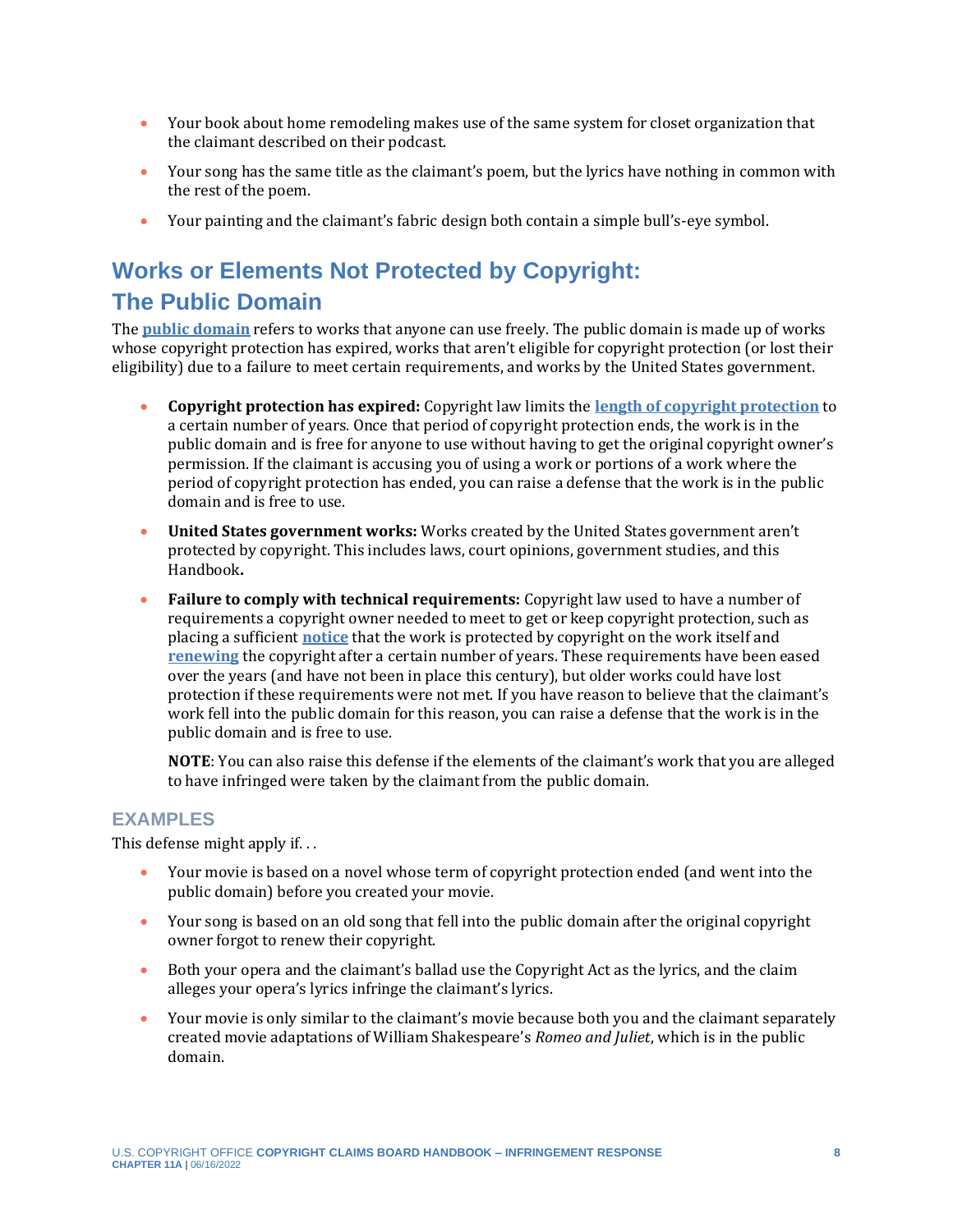## <span id="page-8-0"></span>**Ownership**

Only the copyright owner or someone who has an exclusive license to the copyright can bring an infringement claim. If you can show that the claimant doesn't actually own the rights in the work they say was infringed, you won't be held responsible for copyright infringement with respect to that claimant. Showing that the claimant, at the time they brought the claim, was not the rightful owner, did not have an exclusive license to use the copyright, or has assigned (given or sold) the copyright to someone else, defeats the claim.

Under copyright law, the author is the work's creator, and the author typically is also the owner of the copyright. However, there are a few common situations when this isn't the case:

- **The author assigned the rights to someone else:** If there's a written agreement in which the author gave or sold the copyright to another person or entity, then that other person or entity will be the copyright owner.
	- o **EXAMPLE:** A writer signs a book publishing agreement giving the book's copyright to a publisher.
- <span id="page-8-2"></span>• **Works made for hire:** If an employee prepares a work as part of their job duties, then the work may be considered a **[work made for hire](#page-15-0)**. Certain kinds of works can also be **[works made for](https://www.copyright.gov/circs/circ30.pdf)  [hire](https://www.copyright.gov/circs/circ30.pdf)** when they were specially ordered or commissioned, and the creator and the commissioning party agree in writing that the resulting work is owned by the commissioning party. For **[works made for](https://youtu.be/G3hDdlMsFh8) hire**, the employer or the commissioning party is considered the author as well as the copyright owner under the law.

**NOTE:** This defense doesn't necessarily mean that you *didn't* infringe the copyright. In raising this defense, you're just saying that you didn't infringe the *claimant's* copyright, because they're not actually the copyright owner. The real copyright owner still can raise the same claim against you.

#### **EXAMPLES**

This defense might apply if. . .

- The claimant says you infringed their novel, but they assigned their copyrights to a publishing house and are no longer the copyright owner.
- The claimant says you infringed a magazine article they wrote, but they wrote it as part of their job duties, so the magazine is the author and copyright owner of the article, which is a work made for hire.
- A company sues you for copying a design they paid an independent designer to create for their company, but they never got a written agreement assigning them the copyright in the design, so the author of the work, not the company, owns the copyright.

## <span id="page-8-1"></span>**Joint Ownership**

You can't infringe a copyright you own or jointly own. A work prepared by two or more authors may be considered a **[joint work](https://youtu.be/gj6C-haH_oo)** if, when they created the work, the authors wanted their contributions combined into an inseparable single work. Typically, each of the joint authors has full rights to use or give others permission to use the work without the other authors' permission, unless there is an agreement between them that says otherwise. Joint owners generally must share any income they receive from their use and licensing of the work with the other owners, but failure to make such payments is a type of claim called an "accounting," not infringement, and is not a claim that can be heard by the CCB.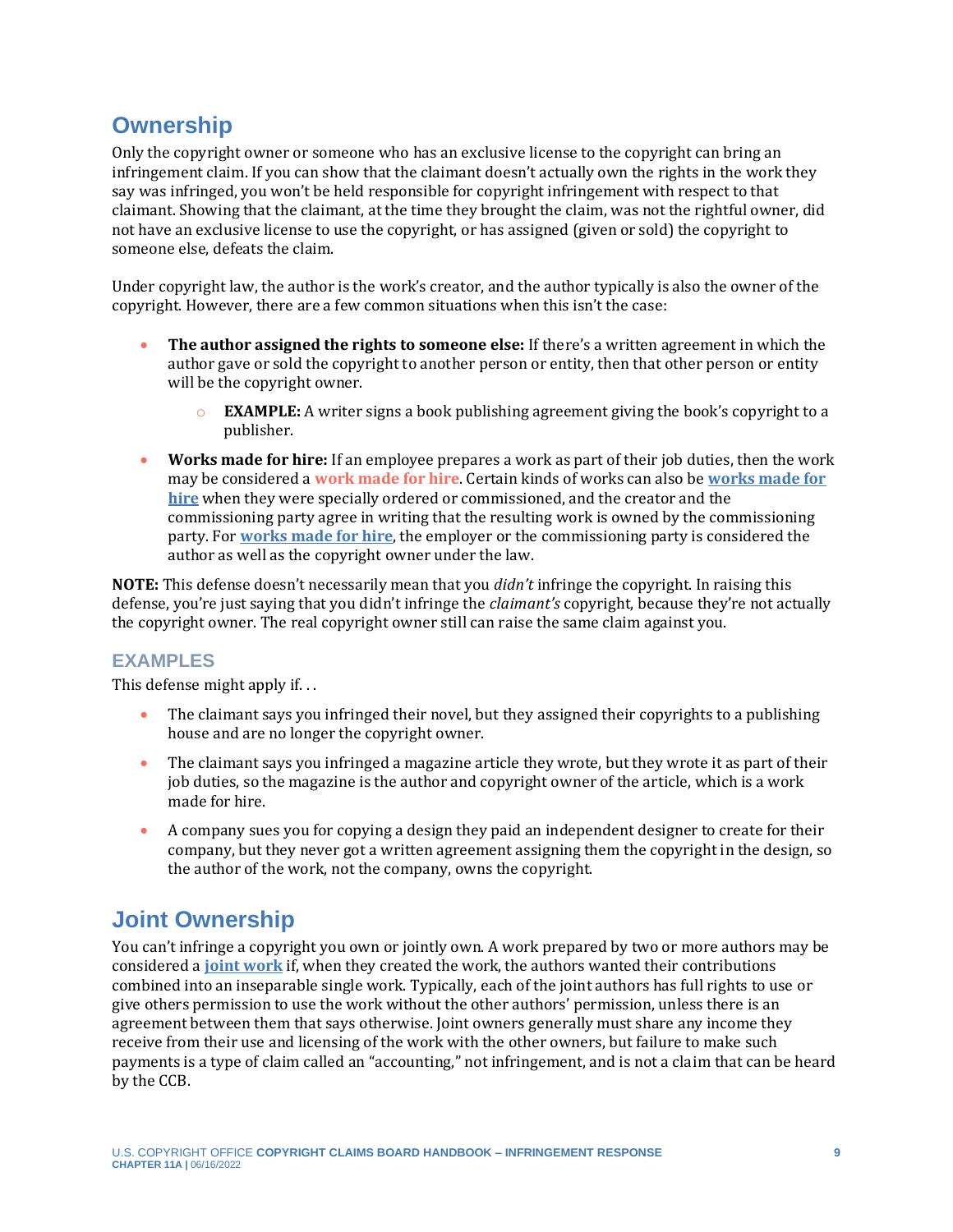#### **EXAMPLES**

This defense might apply if. . .

- The claimant says you infringed a song, where you wrote the lyrics and the claimant wrote the music as joint authors of the song.
- The claimant says you infringed a graphic novel, where the claimant wrote the words and you created the illustrations as joint authors of the novel.

## <span id="page-9-0"></span>**Independent Creation**

You didn't infringe a copyright if you can prove that you independently created the work the claimant says you infringed, and you didn't copy the claimant's work or make a work based on the claimant's work. This is the case even if your work and the claimant's work are similar.

#### **EXAMPLES**

This defense might apply if...

- Without ever having seen the claimant's painting, you created a painting that is very similar.
- Without ever having heard the claimant's song, you came up with a very similar melody.

## <span id="page-9-1"></span>**License**

Copyright owners can give permission to others to use their works. That permission could come in written form, or sometimes orally, though that may be harder to prove.

In some cases, even if the copyright owner never explicitly told you that permission was granted, the CCB may find that a license or permission was implied based on the way the parties acted. A typical situation would be when an author creates a work at the request of a company, which pays the author for the work, and the author knows that the company is going to distribute copies of the work. These sorts of actions can be a good way to prove that an oral license or permission existed.

**EXAMPLE:** A newspaper asks a photographer to take photos at the state fair and offers to pay the photographer \$200. The photographer delivers the photos to the newspaper, which pays the photographer \$200. The photographer has given an implied license to the newspaper to publish the photos as the photographer knows that is the reason they are being paid.

If you show that you had permission to use the work, you won't be held responsible for copyright infringement, unless the claimant can show that your activities went beyond what they gave you permission to do. For example, a story author can give you the right to make copies of the story without giving you the right to make a sequel based on that story. Or the claimant could have given you certain rights but only in one state or in one type of media, but you expanded beyond that limitation.

**NOTE:** An agreement with the claimant may provide you with more than just a possible defense to an infringement claim. It may also be a basis for a counterclaim against the claimant. You can raise a narrow type of counterclaim in a CCB proceeding, which is one related to an agreement relevant to the same facts and circumstances as the infringement claim, as long as the agreement could affect the award the claimant is seeking in the proceeding. You can find more information on counterclaims in the **[Counterclaims](https://ccb.gov/handbook/Counterclaims.pdf)** chapter.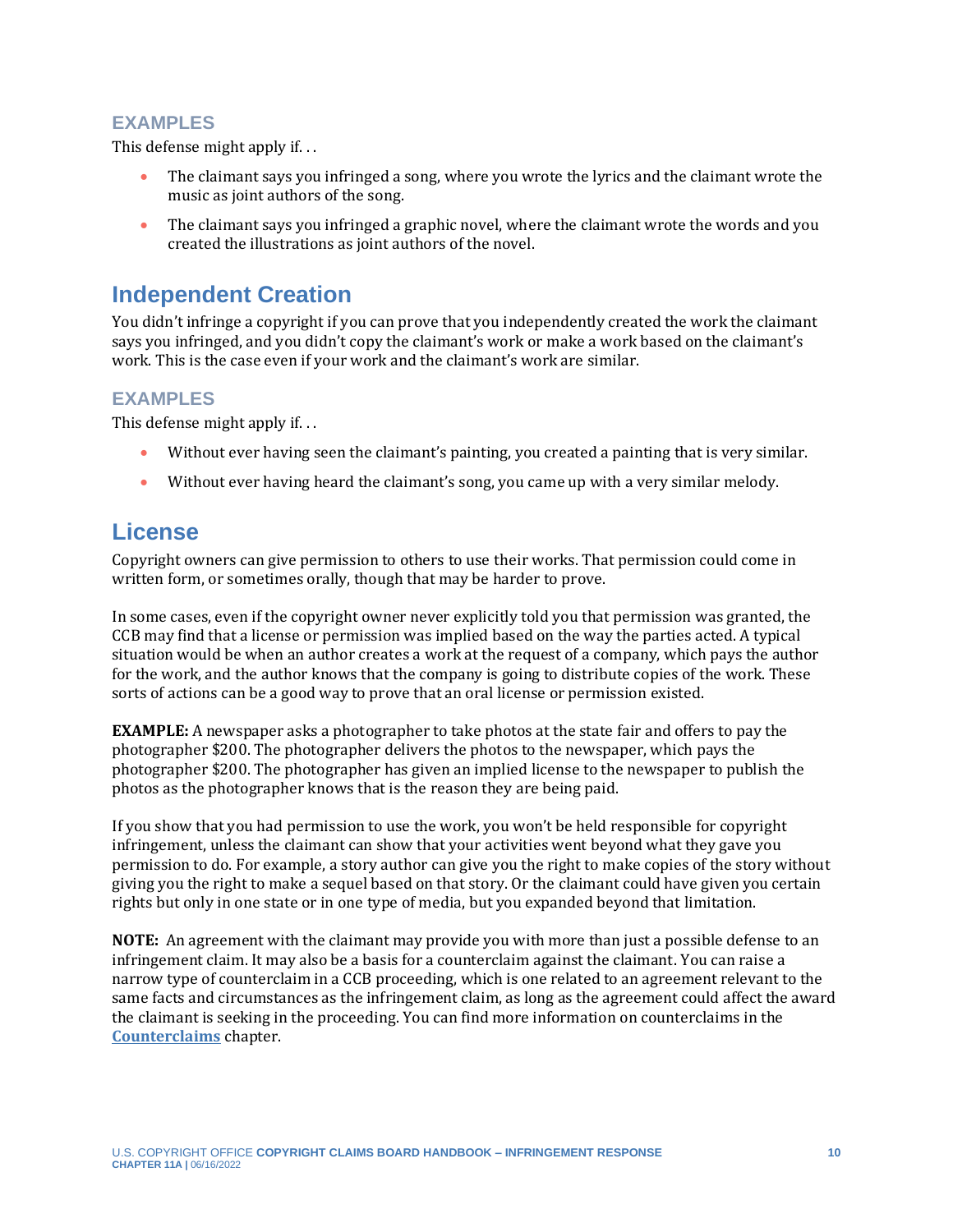#### **EXAMPLES**

This defense might apply if. . .

- The claimant says you infringed their song by using it in your movie, but they signed an agreement giving you the right to use the song in your movie.
- The claimant says your play infringes their novel, but they told you that you could create a play based on their novel.
- The claimant told you over the phone that you could reprint the blog post they say was infringed on your website and cashed a check from you as payment for the right to reprint the blog post.
- You paid the claimant to create graphics for your company's web pages, and you then used the graphics on the web pages.

## <span id="page-10-0"></span>**Statute of Limitations**

Under the law, claimants have a certain period of time during which they can bring a claim. Once this time limit expires, the claimant can no longer bring the claim. This time limit is called the "statute of limitations." For copyright infringement, the statute of limitations is three years.

Each act of infringement of a work is considered separately for purposes of the statute of limitations. If someone infringes a work multiple times over an extended period, a claimant can bring an infringement claim based on the activities that happened within the previous three years, but not for the activities that happened before that. Therefore, it is important to understand that even if the first infringing activity occurred more than three years ago, the claimant can still bring a claim against the infringing activities that occurred within the last three years.

**NOTE**: Different courts have different rules for calculating the statute of limitations. Some courts calculate the three-year period based simply on the date the activities took place. Other courts calculate the three-year period based on the date the claimant discovered, or reasonably should have discovered, the activities. The CCB will follow the rules for calculating the statute of limitations of the courts in the location with the most connection to the parties and the claim.

#### **EXAMPLES**

This defense might apply if. . .

- The claimant accuses you of photocopying their novel once thirty years ago.
- The claimant accuses you of performing their play once on July 1, 2019, but then waited until July 2, 2022, to file their claim against you.

## <span id="page-10-1"></span>**Fair Use**

**[Fair use](https://youtu.be/IFhF_tHrj4s)** is a legal principle that promotes freedom of expression by allowing the use of copyrighted works without permission in certain circumstances. Figuring out whether use of a copyrighted work without permission qualifies as fair use can be **[complicated](https://www.copyright.gov/fair-use/)**. The Copyright Act provides several examples of activities that typically qualify as fair use: criticism, comment, news reporting, teaching, scholarship, and research. However, other activities may qualify too. Under copyright law, four factors must be considered to determine whether something is fair use:

**1. The purpose and character of the use, including whether the use is for commercial or nonprofit educational uses.** This factor looks at how the party claiming fair use is using the copyrighted work. Nonprofit, educational, and noncommercial uses are more likely to be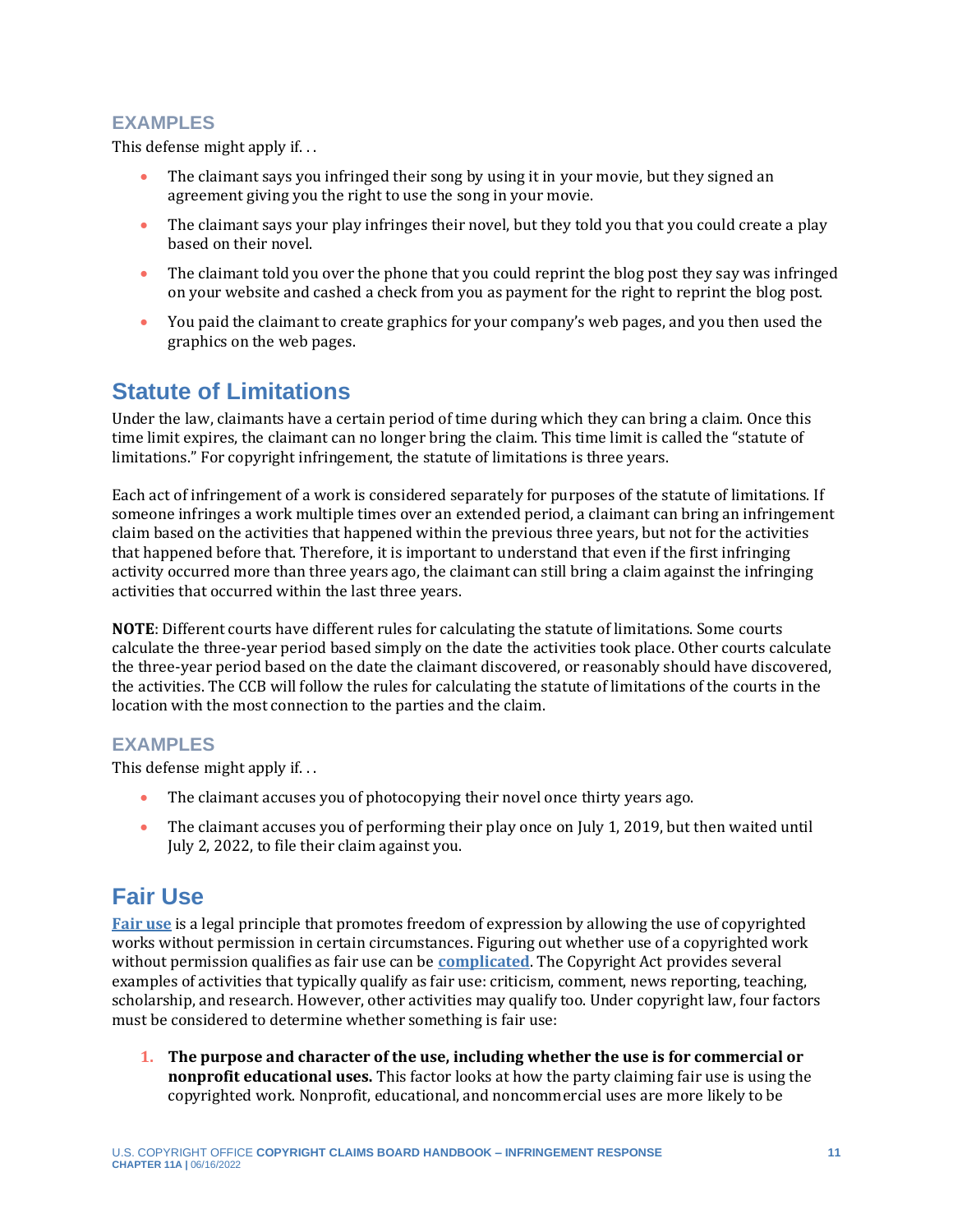considered fair use. This does not mean, however, that all nonprofit, educational, and noncommercial uses are fair, or that all commercial uses are not fair. Instead, the CCB will consider the purpose and character of the use as well as the other factors below. Additionally, "transformative" uses are more likely to be considered fair. Transformative uses are those that add something new, with a further purpose or different character, and don't simply provide a substitute for the original work.

- **2. The nature of the copyrighted work.** This factor analyzes the degree to which the work that was used relates to copyright's purpose of encouraging creative expression. Using a more creative or imaginative work (such as a novel, movie, or song) is less likely to support a defense of fair use than using a factual work (such as a technical article or news item). In addition, use of an unpublished work is less likely to be considered fair.
- **3. The amount and substantiality of the portion used in relation to the copyrighted work as a whole.** This factor considers both the quantity and quality of the copyrighted material that was used. If the use includes a large portion of the copyrighted work, fair use is less likely to be found; if the use is only of a small amount of copyrighted material, fair use is more likely. That said, the use of an entire work has been found to be fair under certain circumstances. And in other contexts, using even a small amount of a copyrighted work was determined not to be fair, because the selection was an important part—or the "heart"—of the work.
- **4. The effect of the use upon the potential market for or value of the copyrighted work.** The fourth fair use factor involves a review of whether, and to what extent, your use harms the existing or future market for the copyright owner's original work. This factor considers whether the use is hurting the current market for the original work (for example, by displacing sales of the original) or whether the use you engaged in could cause substantial harm if it were to become widespread.

Fair use is evaluated on a case-by-case basis, and the outcome of any given case depends on the facts. This means there is no formula to determine how much of a copyrighted work can be used as fair use, such as a predetermined percentage or amount of a work or a specific number of words, lines, pages, or copies. If you claim fair use as a defense, then you will need to present facts related to the factors listed above, and the CCB will use its experience with, and knowledge of, fair use to evaluate the factors based on the facts presented by the parties.

#### **EXAMPLES**

This defense might apply if. . .

- You wrote a review of the claimant's book that includes some quotations from the book needed to give your review context.
- You used clips of the claimant's songs on your podcast episode critiquing the claimant's latest album.
- You use the claimant's work in a way you believe is, on the whole, noncommercial, is transformative, does not use more of the claimant's work than it needs to make its point, and did not negatively affect the market for claimant's work.
- Mary has a hit song, "I'm in a Band," and Joe decides to comment on or criticize the song by making fun of it through a parody named "I'm Very Bland," where Joe takes the well-known chorus from Mary's song and puts it to funny lyrics that ridicule Mary's lyrics.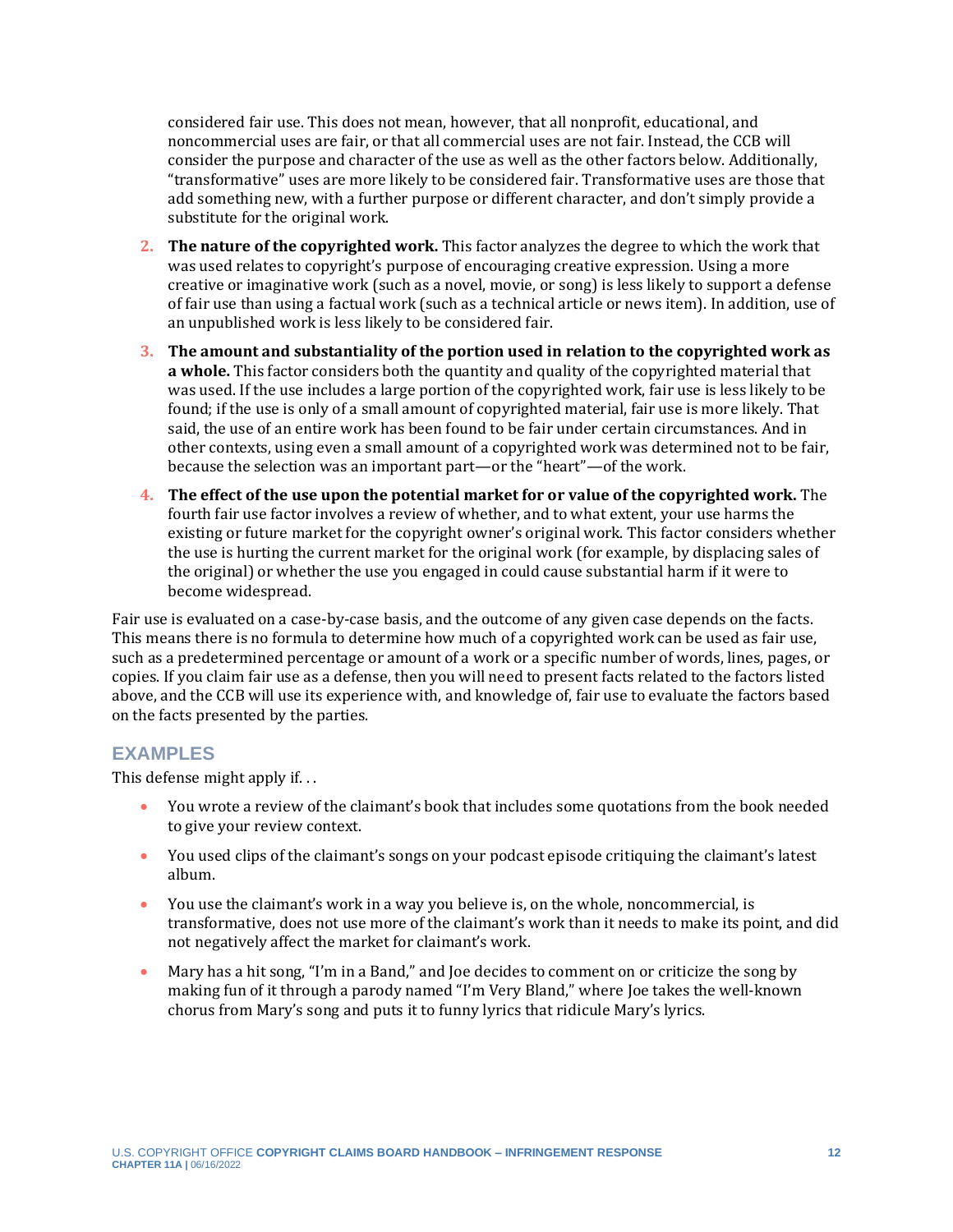## <span id="page-12-1"></span>**Statutory Exceptions and Limitations**

In certain specific situations, use of someone else's copyrighted work without permission may be allowed by sections 108 to 122 of the Copyright Act, which may be found in **[Circular 21, Reproduction](https://www.copyright.gov/circs/circ21.pdf)  [of Copyright Works by Educators and Librarians](https://www.copyright.gov/circs/circ21.pdf)**. here. Among other things, these sections include protections for certain activities related to the following:

- noncommercial copying and distribution by libraries and archives;
- the sale or transfer of a lawfully acquired physical copy of a work (for example, your ability to re-sell the individual physical copy of a book you bought—sometimes called "**[the first-sale](https://www.copyright.gov/title17/92chap1.html#109)  [doctrine](https://www.copyright.gov/title17/92chap1.html#109)**");
- performances and displays of works in the course of **[teaching](https://youtu.be/ruV2qn7xyU0)**;
- **[performances and displays of certain works in the course of religious services;](https://www.copyright.gov/title17/92chap1.html#110)**
- **[performances by nonprofit organizations for nonprofit purposes; and](https://www.copyright.gov/title17/92chap1.html#110)**
- **[certain transmissions of radio, television, cable, or satellite broadcasts in a place of](https://www.copyright.gov/title17/92chap1.html#110)  [business](https://www.copyright.gov/title17/92chap1.html#110)**.

Each of these statutory limitations includes extremely specific requirements to qualify. If your response raises one of these exceptions or limitations as a defense, you should clearly identify which one applies and state in detail why it applies to the particular circumstances of your use.

#### **EXAMPLES**

This defense might apply if. . .

- Your used bookstore sells a secondhand copy of the claimant's book.
- You play a DVD or Blu-ray of a claimant's documentary about NASA for your students while teaching an in-person public school astronomy class.

# <span id="page-12-0"></span>**Filing Your Response on eCCB**

Your response is due by the date provided in the schedule. This date will typically be thirty days from the date the CCB issues the schedule; although, it will be sixty days if the claimant asked you to waive service and you did so. You must wait until the schedule comes out before filing your response. But once it comes out, you may file your response before the deadline. Your response is important, and you should be thoughtful about preparing it. Don't wait until the last minute to get started.

You'll file your response to the claims by using a response form available on eCCB, which may be found on the **[CCB's website](https://ccb.gov/access-a-claim/)**. This section provides guidance on filling out the response form through eCCB.

A few things to keep in mind before you get started:

• **You must use eCCB for all filings in your CCB proceeding.** If you truly can't use eCCB, for example, because you don't have access to the internet, you can request an accommodation. It's up to CCB whether to grant your request, and use of the electronic system is *strongly recommended*. Using mail for your filings instead of eCCB will be costlier, increase the chances that your filings could get lost, and likely will cause delays.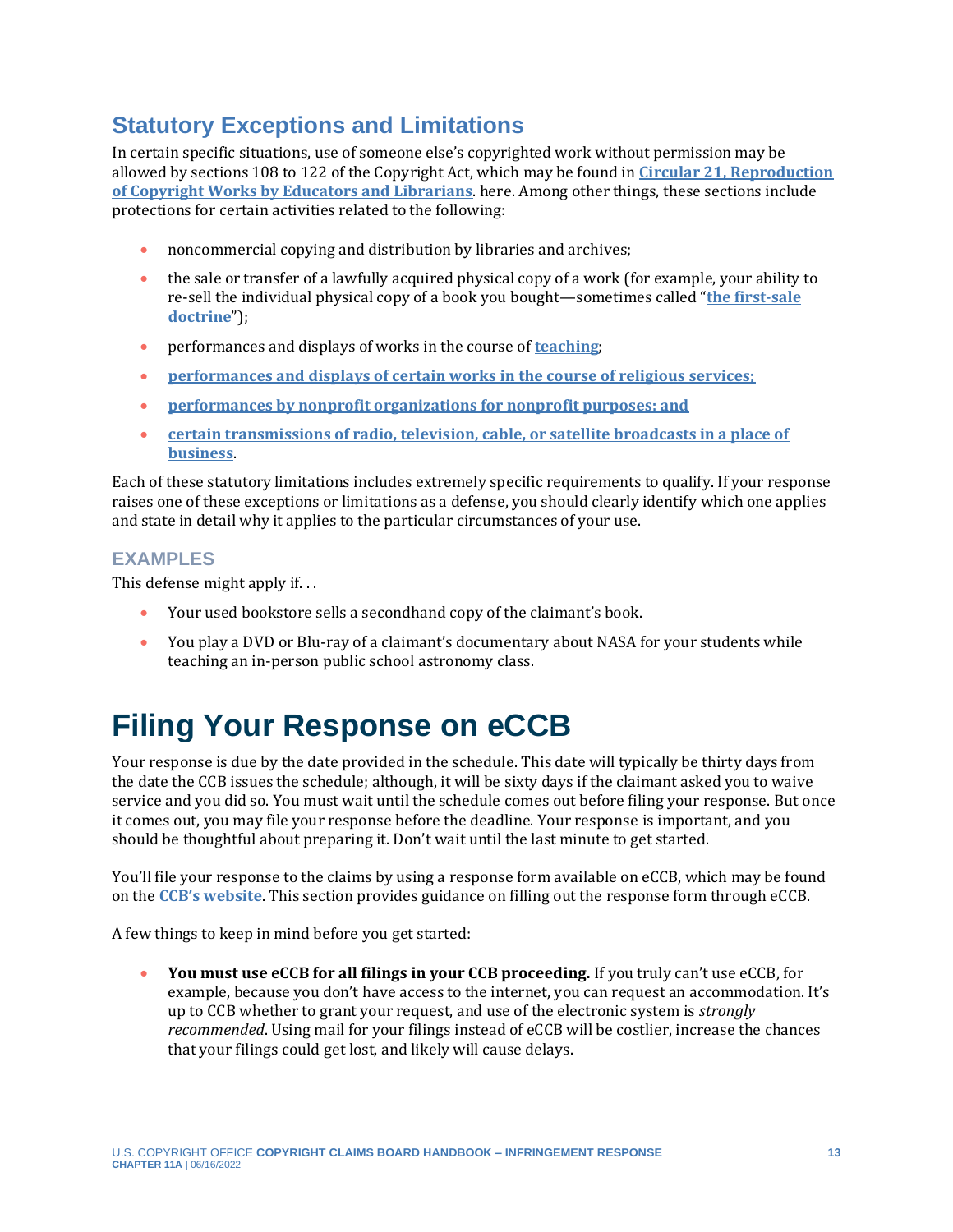- **You may file your response yourself, or your lawyer or law student representative can file it for you, if you have one.** If you are a business representing itself, you can file through an inhouse attorney, an owner, officer, member, or partner, or another authorized employee if that employee has the permission of an owner, officer, member, or partner in writing. You can find more information about representation in CCB proceedings in the **[Representation](https://ccb.gov/handbook/Representation.pdf)** chapter.
- If there are multiple respondents in your proceeding, **each respondent must submit a separate response**, unless the respondents are represented by the same lawyer, law student, or other representative. If you are not a legal representative, you cannot file a response on behalf of another respondent.
- **eCCB will walk you through the filing by asking you questions or giving you instructions**. You should keep this Handbook nearby so you can refer to it if you need to, but eCCB will also have "tooltips," marked with a lower case "i" in a circle, which also give more information, including links to resources.
- **You don't need to complete your response in one sitting.** You have the option to save your response form and return to complete it later by selecting "Save & Exit" at the bottom of the screen. As the response is broken up into easy-to-digest pages, it is recommended that you complete the page you are on before trying to save and exit.

Once you're ready to begin working on your response, follow the steps below:

- **1.** To begin working on your response, log in to your eCCB account. You can find more information about creating an eCCB account, accessing eCCB, and linking your account to your case in the **[eCCB](https://ccb.gov/handbook/eCCB.pdf)** chapter.
- **2.** Click the "Submit a Response" link at the top of your dashboard. If you are the respondent in more than one case, you'll see a few different proceedings. Select the proceeding that you want to work on.
- **3.** The response form asks you to provide basic contact information:
	- **a.** Your name
	- **b.** Your address
	- **c.** Your phone number
	- **d.** Your email address

If you have a lawyer, law student, or other authorized representative representing you in the proceeding, your representative's phone number and email address can be provided instead of your own.

- **4.** You will be asked to give a detailed statement explaining why you believe the claims are not valid. You should give specific reasons why facts presented by the claimant are incorrect or incomplete and why the CCB shouldn't side with the claimant.
- **5.** The response form includes the most common defenses to the claim against you. You can click on as many of them as you wish, but for each reason or defense you check, you will need to describe why that defense applies to you. You should not check any defense box unless you have good reason to believe that it applies to you.
- **6.** The response form also lets you raise your own claims, called counterclaims, against the claimant, if you have any. You must raise any counterclaims at this time, so you should gather any information you need for your counterclaims before you submit your response form. More information about the counterclaims allowed before the CCB is available in the **[Counterclaims](https://ccb.gov/handbook/Counterclaims.pdf)** chapter.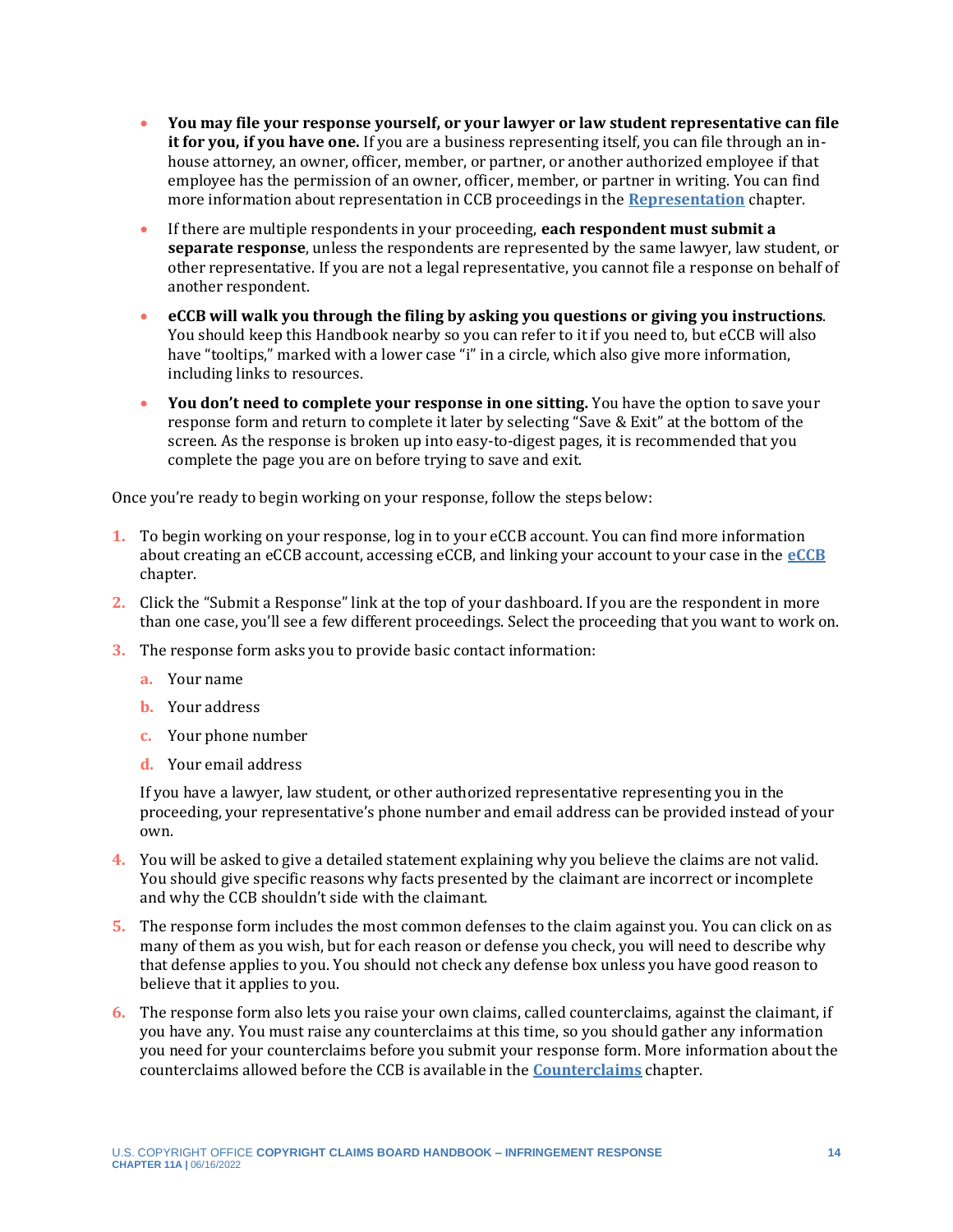**7.** You, or your representative submitting the response, must certify that it is accurate and truthful to the best of your/their knowledge. If your representative is submitting your response, the representative must also certify that you confirmed to them the accuracy and truth of the information in the response.

# <span id="page-14-0"></span>**Less Common Situations**

The following situations are less common and are unlikely to apply for most responses.

## <span id="page-14-1"></span>**There's More Than One Type of Claim Against You**

This chapter addresses responding to an infringement claim. Although infrequent, in some proceedings there may be more than one type of CCB claim that the claimant brought against you. In addition to just an infringement claim, the claimant also may have raised a claim where they ask for a declaration that something they are doing is not infringing your copyright or a misrepresentation claim against you related to a takedown notice or counter-notice. If this is the case, please find specific information in the **[Responding to a Claim Requesting a Declaration of Noninfringement chapter](https://ccb.gov/handbook/Response-Noninfringement.pdf)** and **[Responding to a](https://ccb.gov/handbook/Response-Misrepresentation.pdf)  [Misrepresentation Claim](https://ccb.gov/handbook/Response-Misrepresentation.pdf) chapter**.

## <span id="page-14-2"></span>**You're Involved in Multiple Proceedings Against This Claimant**

If a claimant has started multiple proceedings against you related to similar facts and circumstances, you can ask the CCB to combine (or consolidate) the proceedings. If the proceedings are consolidated, they'll be treated as one proceeding for purposes of exchanging documents and information during discovery, submitting evidence to the CCB, and any hearings that the CCB decides to hold. The CCB will issue separate determinations for each proceeding, meaning that the \$30,000 overall cap will apply to each proceeding within the consolidated proceeding, with separate financial awards (if any). You can find more information about consolidation in the **[regulations](https://www.govinfo.gov/content/pkg/FR-2022-05-17/pdf/2022-10466.pdf)**.

## <span id="page-14-3"></span>**Another (Not Named) Party is Essential to the Claim**

If you think someone else is actually responsible for what you're accused of doing, but that person or business isn't listed as a respondent or has opted out of the proceeding, then the claim may be unsuitable for the CCB to consider, and you can raise that issue in your response. You can find more information about unsuitability in the **[Unsuitability chapter](https://ccb.gov/handbook/Unsuitability.pdf)**.